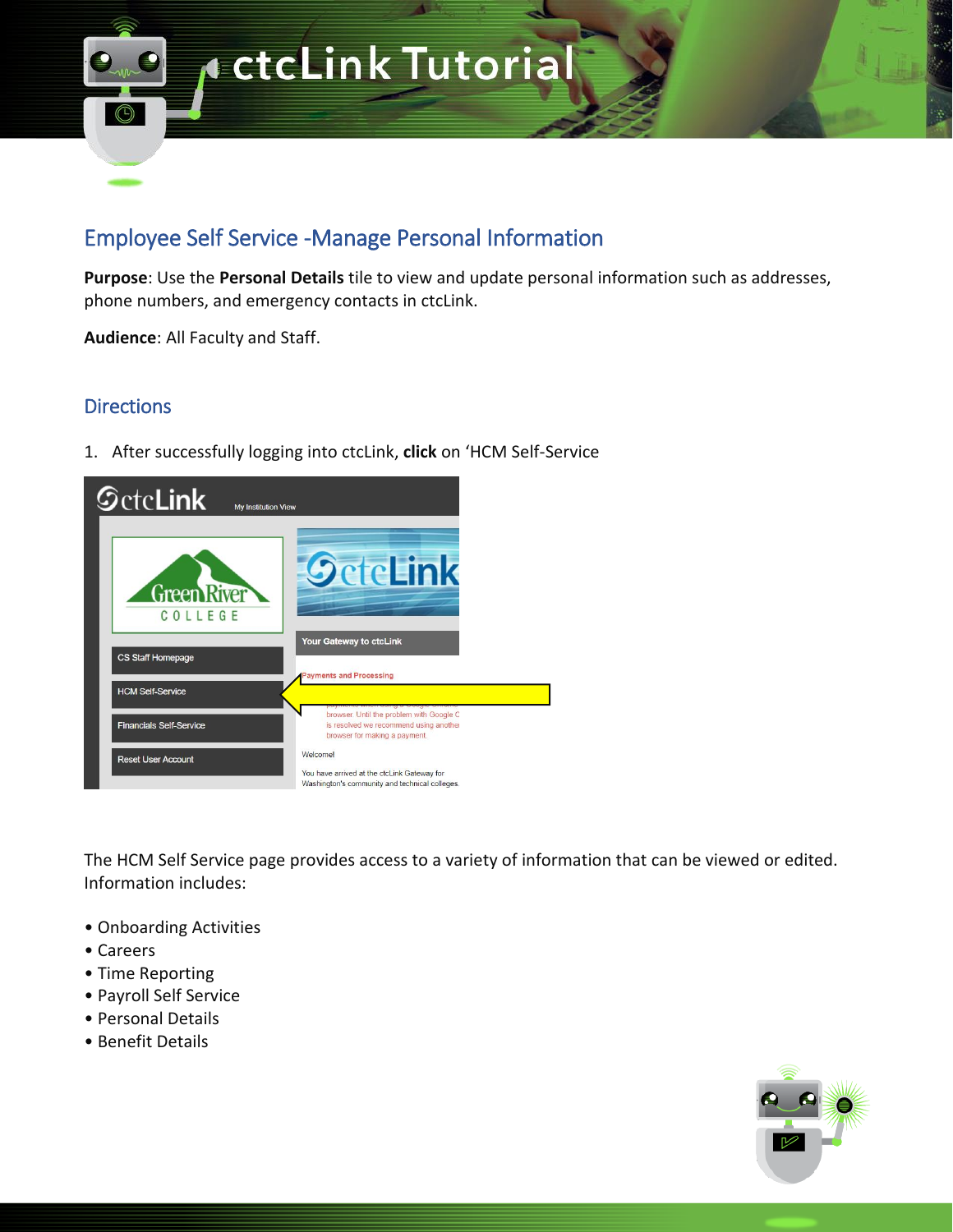

| <b>Time</b>            | <b>Payroll</b><br>$\bullet$ $\circ$                      | <b>Immunization Attestation</b>                                      | <b>Personal Details</b> |
|------------------------|----------------------------------------------------------|----------------------------------------------------------------------|-------------------------|
| <b>Benefit Details</b> | <b>Distributed User Profiles</b><br>ORACLE<br>PEOPLESOFT | 2. Within Employee Self Service,<br>click on 'Personal Details' icon |                         |

ote F Help sign Owl

3. **Within Personal Details,** you can click on any of these icons, but for this,

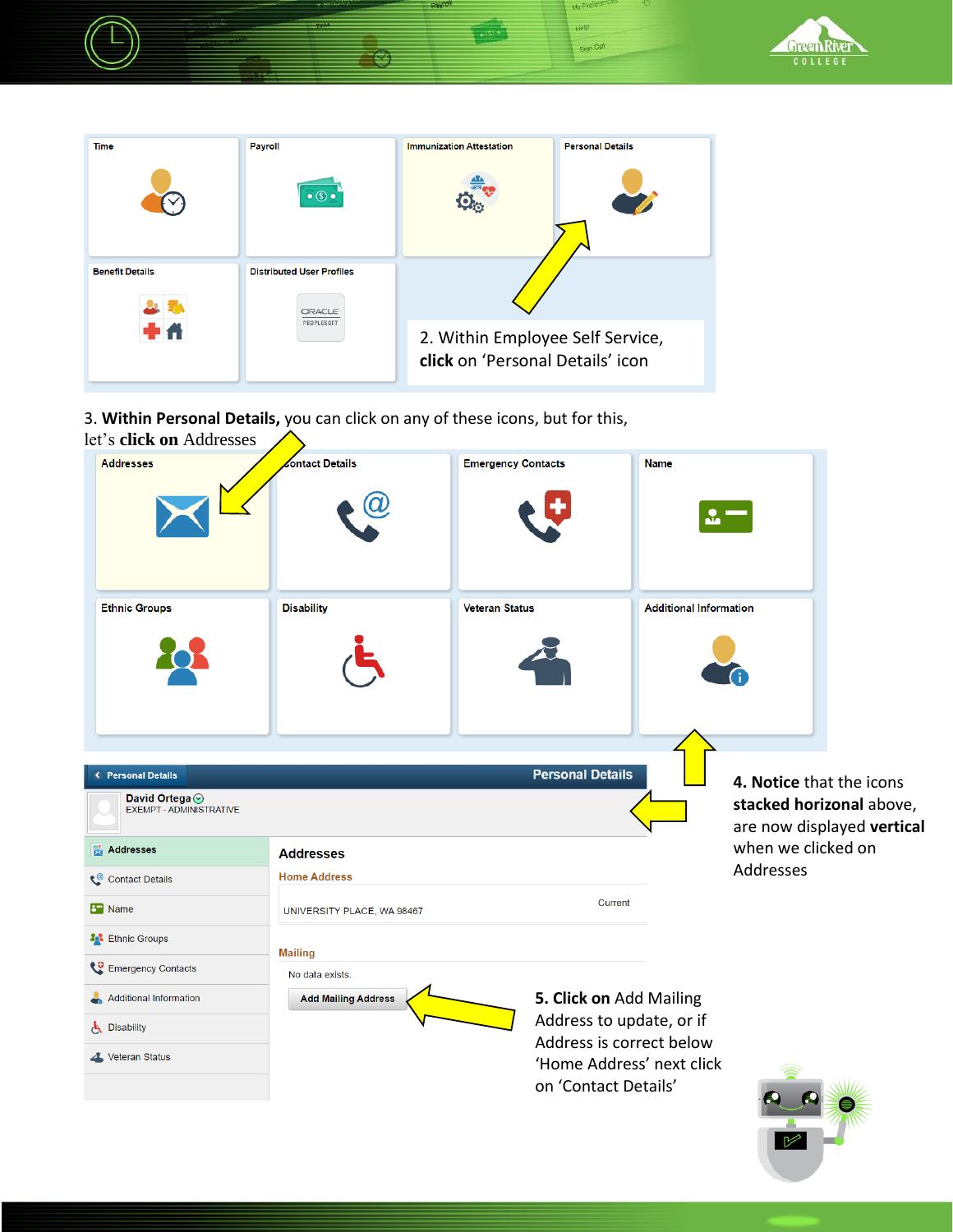

| Cancel                                                                                                                                                  | <b>Address</b>            | <b>Save</b>                               |
|---------------------------------------------------------------------------------------------------------------------------------------------------------|---------------------------|-------------------------------------------|
|                                                                                                                                                         |                           |                                           |
| <b>Employee Instruction</b><br>To save United States addresses at least one of the following fields must get populated: Address 1, Address 2, Address 3 |                           |                                           |
| Change As Of 09/28/2021                                                                                                                                 | 節                         |                                           |
| <b>Address Type Mailing</b>                                                                                                                             |                           |                                           |
| <b>Country</b>                                                                                                                                          | Q<br><b>United States</b> |                                           |
| <b>Address 1</b>                                                                                                                                        |                           |                                           |
|                                                                                                                                                         |                           | 5a. Update 'Address' with your new        |
| <b>Address 2</b>                                                                                                                                        |                           | information, don't forget to click 'Save' |
| <b>Address 3</b>                                                                                                                                        |                           | when finished or click 'Cancel' if        |
| <b>City</b>                                                                                                                                             |                           | everything is correct                     |
| <b>State</b>                                                                                                                                            | Q                         |                                           |
| <b>Postal</b>                                                                                                                                           |                           |                                           |
| <b>County</b>                                                                                                                                           |                           |                                           |
| Clear                                                                                                                                                   |                           |                                           |
|                                                                                                                                                         |                           |                                           |
| <b>Personal Details</b><br>≺                                                                                                                            |                           |                                           |
| David Ortega ⊙                                                                                                                                          |                           |                                           |
| <b>EXEMPT - ADMINISTRATIVE</b>                                                                                                                          |                           |                                           |
|                                                                                                                                                         |                           |                                           |
|                                                                                                                                                         |                           |                                           |
| 罠<br>Addresses                                                                                                                                          |                           |                                           |
|                                                                                                                                                         |                           |                                           |
| $\mathfrak{e}^{\omega}$<br><b>Contact Details</b>                                                                                                       |                           | 6. Now let's click on 'Contact Details'   |
|                                                                                                                                                         |                           |                                           |
| Name<br>87                                                                                                                                              |                           |                                           |
|                                                                                                                                                         |                           |                                           |
| <b>20</b> Ethnic Groups                                                                                                                                 |                           |                                           |
|                                                                                                                                                         |                           |                                           |
| Emergency Contacts                                                                                                                                      |                           |                                           |
|                                                                                                                                                         |                           |                                           |
| Additional Information                                                                                                                                  |                           |                                           |
|                                                                                                                                                         |                           |                                           |
| <b>L</b> Disability                                                                                                                                     |                           |                                           |
|                                                                                                                                                         |                           |                                           |
| Veteran Status                                                                                                                                          |                           |                                           |
|                                                                                                                                                         |                           |                                           |
|                                                                                                                                                         |                           |                                           |
|                                                                                                                                                         |                           |                                           |
|                                                                                                                                                         |                           |                                           |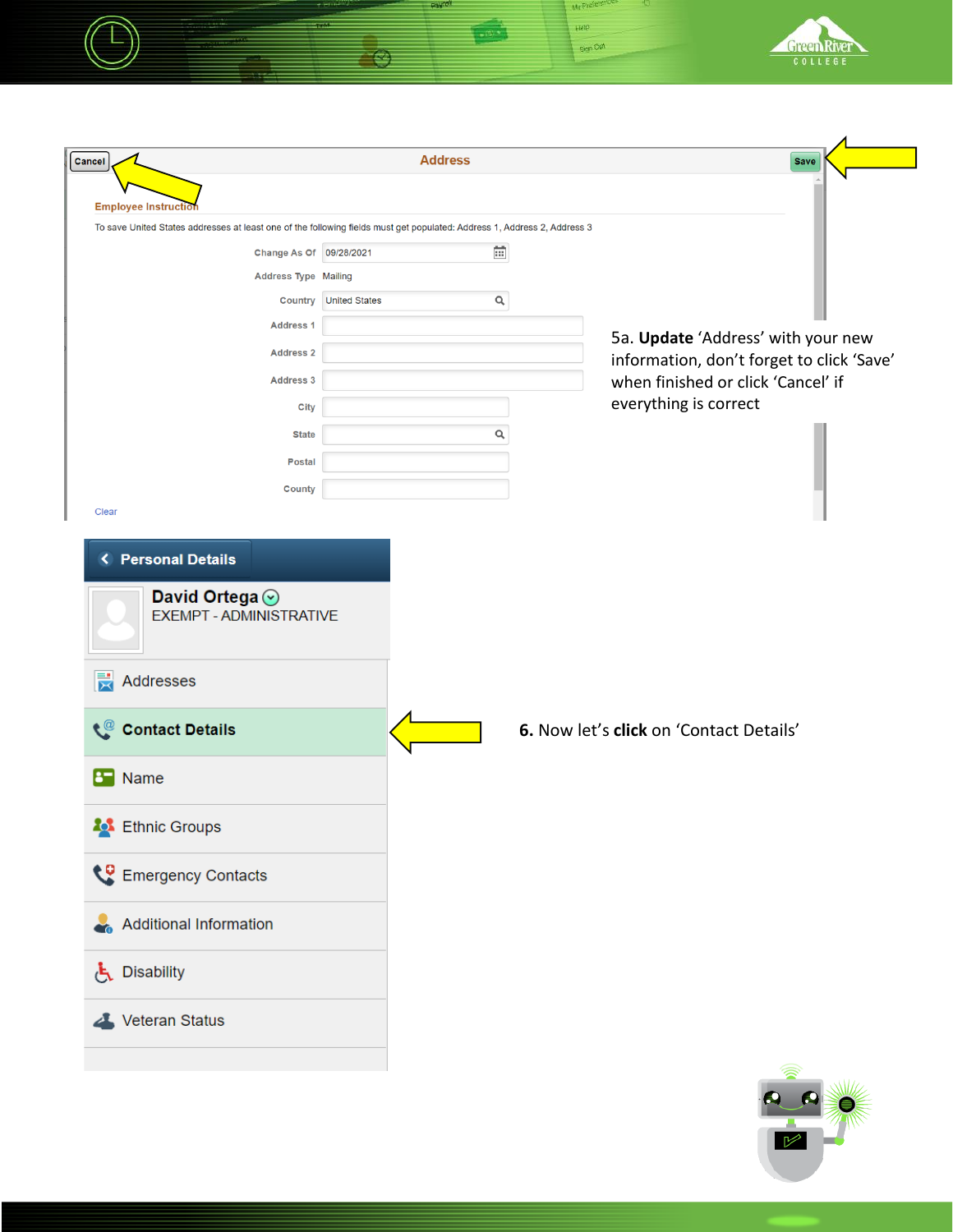

| <b>K</b> Personal Details                 |                           | <b>Personal Details</b>         |                                            |                  |              | 侖             | Q | ÷ | $\circledcirc$ |
|-------------------------------------------|---------------------------|---------------------------------|--------------------------------------------|------------------|--------------|---------------|---|---|----------------|
| David Ortega <<br>EXEMPT - ADMINISTRATIVE |                           |                                 |                                            |                  |              |               |   |   |                |
| Addresses                                 | <b>Contact Details</b>    |                                 |                                            |                  |              |               |   |   |                |
| Contact Details                           | <b>Phone</b>              |                                 |                                            |                  |              |               |   |   |                |
| <b>B</b> Name                             | ÷                         |                                 |                                            |                  |              |               |   |   |                |
| <b>20</b> Ethnic Groups                   | <b>Number</b>             | <b>Extension</b>                | Type                                       | <b>Preferred</b> |              |               |   |   |                |
|                                           | 253/288-5557              |                                 | <b>Business</b>                            |                  |              | $\rightarrow$ |   |   |                |
| Emergency Contacts                        | 253/753-3829              |                                 | Home                                       | $\checkmark$     |              | $\rightarrow$ |   |   |                |
| Additional Information                    |                           | 6a. Confirm Phone Number(s), or |                                            |                  |              |               |   |   |                |
| <b>と</b> Disability                       | <b>Email</b>              | click the + button to add       |                                            |                  |              |               |   |   |                |
| Veteran Status                            | ÷                         |                                 |                                            |                  |              |               |   |   |                |
|                                           | <b>Email Address</b>      |                                 |                                            |                  | referred     |               |   |   |                |
|                                           | hcm_ctc1_1@qctclink.local |                                 | Campus                                     |                  |              | $\rightarrow$ |   |   |                |
|                                           | hcm_ctc1_1@qctclink.local |                                 | Home                                       |                  | $\checkmark$ | $\rightarrow$ |   |   |                |
|                                           | <b>Instant Message</b>    |                                 |                                            |                  |              |               |   |   |                |
|                                           | No data exists.           |                                 |                                            |                  |              |               |   |   |                |
|                                           | Add IM                    |                                 |                                            |                  |              |               |   |   |                |
|                                           |                           |                                 |                                            |                  |              |               |   |   |                |
| Cancel                                    | <b>Phone Number</b>       | <b>Save</b>                     |                                            |                  |              |               |   |   |                |
|                                           |                           |                                 |                                            |                  |              |               |   |   |                |
| *Type                                     | $\check{ }$               |                                 | $6h$ When you click on $\pm$ button to add |                  |              |               |   |   |                |

≕

辛

Preferred  $\Box$ Number

Extension

de Pi Help.

Sign Out

6b. When you **click on + button** to add a phone number, a new dialogue box appears, add the new phone number, click **\*Type** dropdown arrow. When complete, don't forget to click on **'Save'**

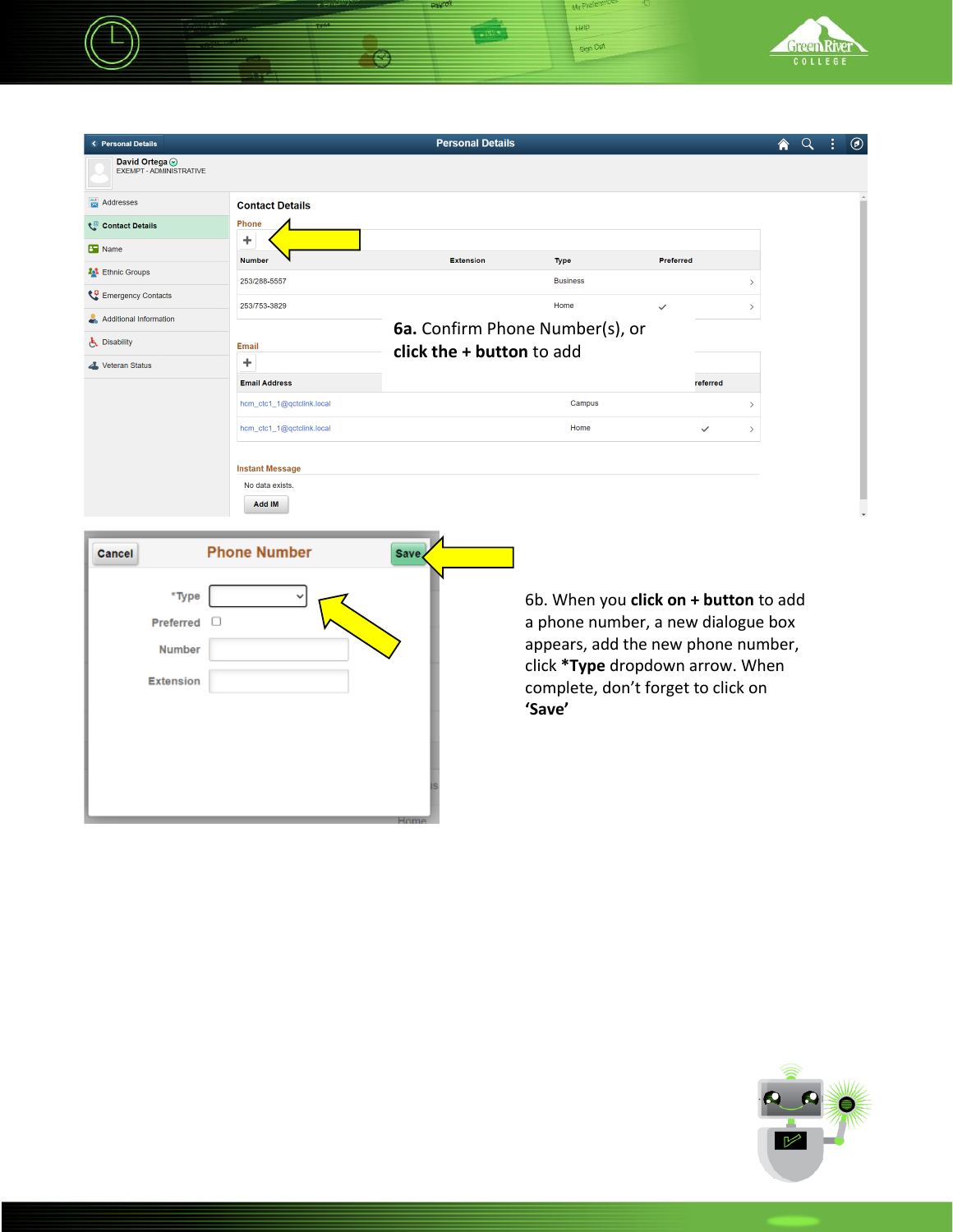

## 6c. To edit or delete a phone number, click on the > to the right of the phone number

| ← Personal Details                               |                           | <b>Personal Details</b> |                 |                               | 侖 | $\alpha$ | ÷ | $\circledcirc$ |
|--------------------------------------------------|---------------------------|-------------------------|-----------------|-------------------------------|---|----------|---|----------------|
| <b>David Ortega ⊙</b><br>EXEMPT - ADMINISTRATIVE |                           |                         |                 |                               |   |          |   |                |
| Addresses                                        | <b>Contact Details</b>    |                         |                 |                               |   |          |   |                |
| Contact Details                                  | Phone                     |                         |                 |                               |   |          |   |                |
| <b>B</b> Name                                    | ÷                         |                         |                 |                               |   |          |   |                |
| <b>23</b> Ethnic Groups                          | <b>Number</b>             | <b>Extension</b>        | Type            | Preferred                     |   |          |   |                |
|                                                  | 253/288-5557              |                         | <b>Business</b> | $\mathcal{L}_{\mathcal{L}}$   |   |          |   |                |
| Emergency Contacts                               | 253/753-3829              |                         | Home            | $\checkmark$<br>$\rightarrow$ |   |          |   |                |
| Additional Information                           |                           |                         |                 |                               |   |          |   |                |
| <b>と</b> Disability                              | <b>Email</b>              |                         |                 |                               |   |          |   |                |
| Veteran Status                                   | ÷                         |                         |                 |                               |   |          |   |                |
|                                                  | <b>Email Address</b>      |                         | <b>Type</b>     | Preferred                     |   |          |   |                |
|                                                  | hcm_ctc1_1@qctclink.local |                         | Campus          | $\mathcal{P}$                 |   |          |   |                |
|                                                  | hcm_ctc1_1@qctclink.local |                         | Home            | $\checkmark$<br>$\,$          |   |          |   |                |
|                                                  |                           |                         |                 |                               |   |          |   |                |
|                                                  | <b>Instant Message</b>    |                         |                 |                               |   |          |   |                |
|                                                  | No data exists.           |                         |                 |                               |   |          |   |                |
|                                                  | Add IM                    |                         |                 |                               |   |          |   |                |



**6d.** In this new pop-up window, you can edit the **Type** and/or **Number**, and then click '**Save**' or you can remove it by clicking on '**Delete**'

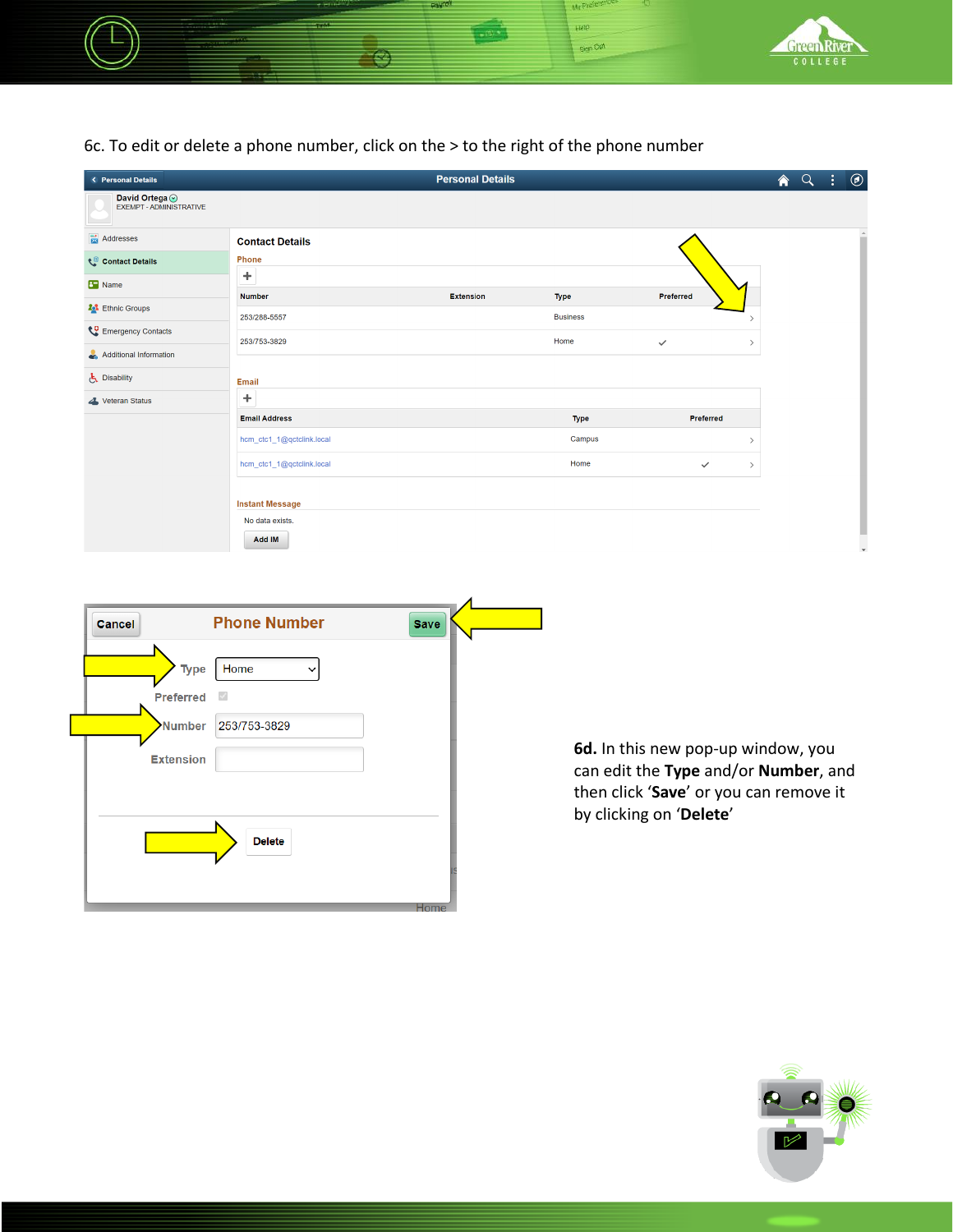

### **Contact Details**

| Phone<br>$\Delta \mathbf{L}$ |                  |                 |              |  |
|------------------------------|------------------|-----------------|--------------|--|
| <b>Number</b>                | <b>Extension</b> | Type            | Preferred    |  |
| 253/288-5557                 |                  | <b>Business</b> | $\checkmark$ |  |
| 253/753-3829                 |                  | Home            |              |  |

#### Email

| <b>Email Address</b>                                        | <b>Type</b> | <b>Preferred</b> |  |  |
|-------------------------------------------------------------|-------------|------------------|--|--|
| DOrtega@greenriver.edu                                      | Campus      | $\checkmark$     |  |  |
| @GMAIL.COM                                                  | Home        |                  |  |  |
| 6e. To change your work email to 'Preferred' click on $> 1$ |             |                  |  |  |

#### **Instant Message**

No data exists.

Add IM

**6f.** Check the box '**Preferred**', and then click '**Save**'

| <b>Cancel</b> |                                                        | <b>Email Address</b>                                            | <b>Save</b> |
|---------------|--------------------------------------------------------|-----------------------------------------------------------------|-------------|
|               | <b>Email Type</b><br>Preferred<br><b>Email Address</b> | Campus $\sim$<br>$\blacktriangledown$<br>DOrtega@greenriver.edu |             |
|               |                                                        | <b>Delete</b>                                                   |             |

de Pi Help. Sign Owl



COLLEG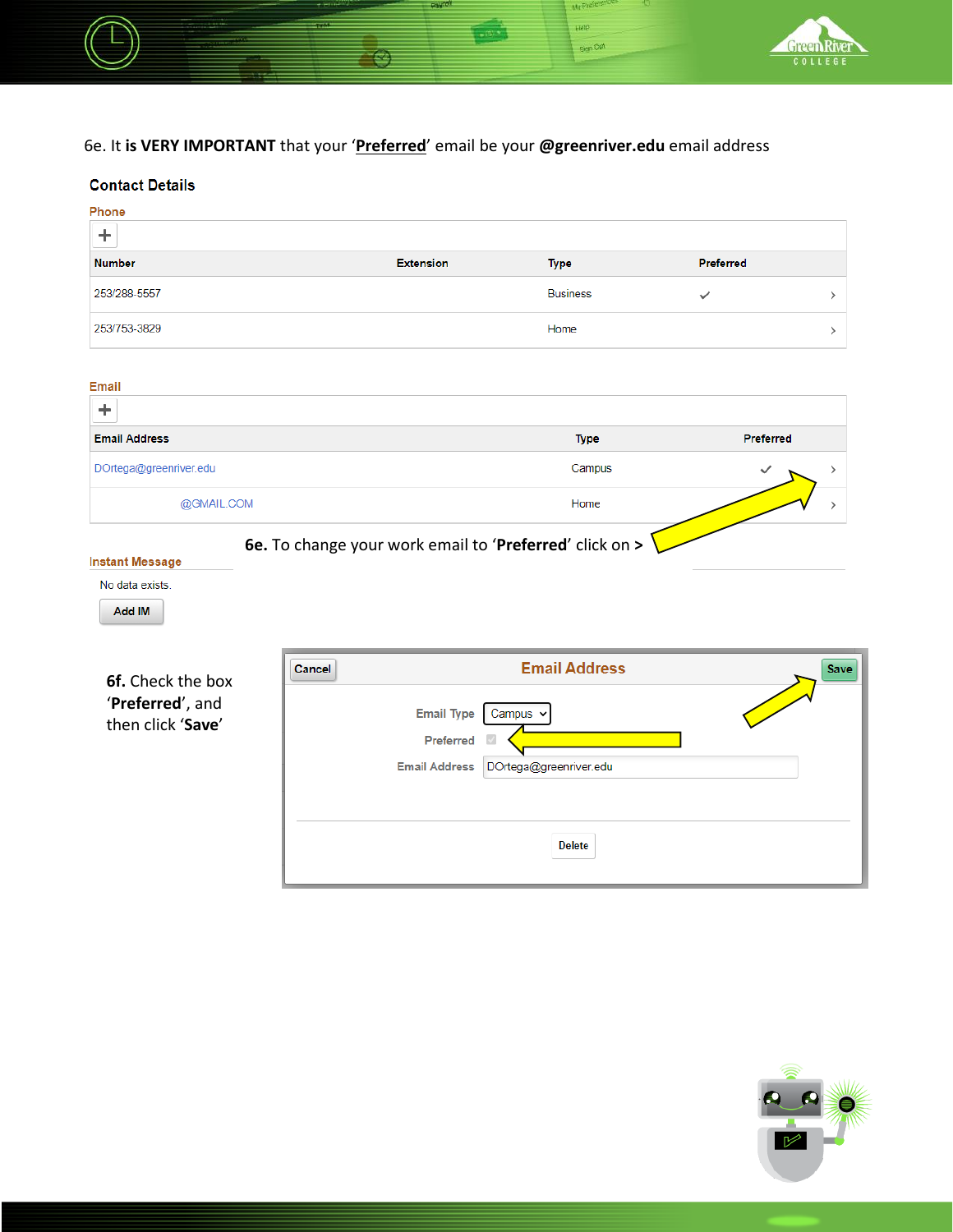

#### **Contact Details**

| Phone<br>$\ddot{}$ |                  |                 |              |  |
|--------------------|------------------|-----------------|--------------|--|
| <b>Number</b>      | <b>Extension</b> | <b>Type</b>     | Preferred    |  |
| 253/288-5557       |                  | <b>Business</b> | $\checkmark$ |  |
| 253/753-3829       |                  | Home            |              |  |

oto F Help. Sign Owl

| Email                  | 6g. To add an email,<br>click on the + button |             |                  |
|------------------------|-----------------------------------------------|-------------|------------------|
| <b>Email Address</b>   | above Email Address                           | <b>Type</b> | <b>Preferred</b> |
| DOrtega@greenriver.edu |                                               | Campus      | $\checkmark$     |
| @GMAIL.COM             |                                               | Home        |                  |

#### **Instant Message**

No data exists.

Add IM

| Cancel               | <b>Email Address</b> | Save                                                                            |
|----------------------|----------------------|---------------------------------------------------------------------------------|
| *Email Type          |                      |                                                                                 |
| Preferred $\Box$     |                      |                                                                                 |
| <b>Email Address</b> |                      |                                                                                 |
|                      |                      | 6h. Select the Email Type and enter the Email Address,<br>and then click 'Save' |
|                      |                      |                                                                                 |

**REMEMBER-** Do **NOT** make any additional email address as the '**Preferred**' email address.

**ONLY** your **@greenriver.edu** email address should be marked as '**Preferred**'

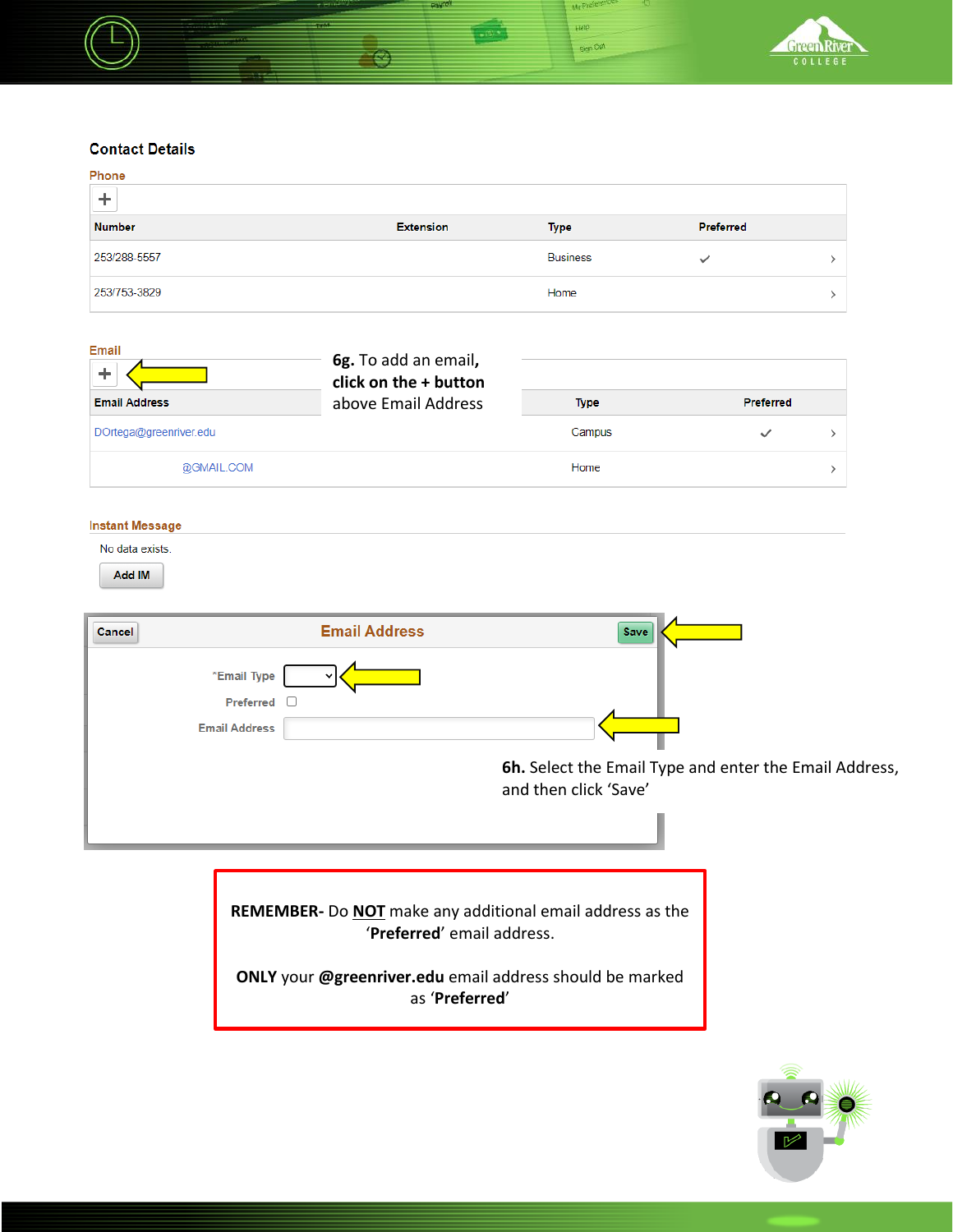

| < Personal Details                               |              | <b>Personal Details</b> |  |
|--------------------------------------------------|--------------|-------------------------|--|
| David Ortega ⊙<br><b>EXEMPT - ADMINISTRATIVE</b> |              |                         |  |
| $\frac{1}{\sqrt{2}}$ Addresses                   | <b>Name</b>  |                         |  |
| Contact Details                                  | David Ortega | Current                 |  |
| <b>B</b> Name                                    |              |                         |  |
| <b>20</b> Ethnic Groups                          |              |                         |  |
| ₹ <sup>9</sup> Emergency Contacts                |              |                         |  |

7. Now let's click on '**Name**' and then click on **>** to the right of your name



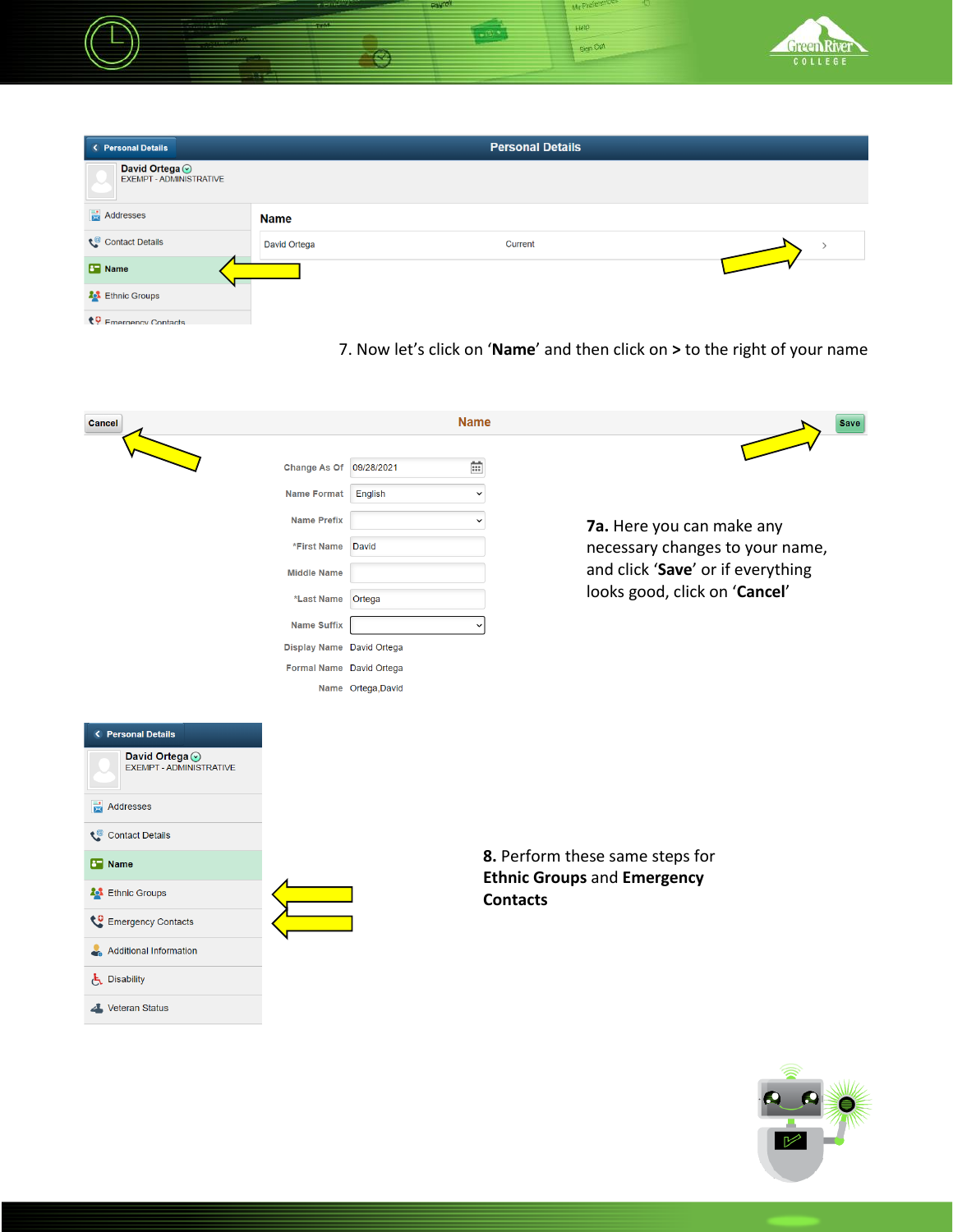

# 9. Now click on 'Additional Information'

| < Personal Details                               |                                                                                          | <b>Personal Details</b> | 侖<br>$(\mathfrak{o})$                |
|--------------------------------------------------|------------------------------------------------------------------------------------------|-------------------------|--------------------------------------|
| David Ortega ⊙<br><b>EXEMPT - ADMINISTRATIVE</b> |                                                                                          |                         |                                      |
| Addresses                                        | <b>Additional Information</b>                                                            |                         |                                      |
| Contact Details                                  | Sex M                                                                                    |                         |                                      |
| <b>B</b> Name                                    | Date of Birth                                                                            | ##/##/####              |                                      |
| <b>20</b> Ethnic Groups                          | <b>Birth Country</b><br><b>Birth State</b>                                               |                         | 9a. Take this moment to confirm your |
| Emergency Contacts                               | <b>Social Security Number</b>                                                            | ###-##-####             | Date of Birth and SSN are correct    |
| <b>Additional Information</b>                    | <b>Smoker</b>                                                                            |                         |                                      |
| <b>L</b> Disability                              | <b>Date Entitled to Medicare</b><br>Original Start Date 03/01/2021                       |                         |                                      |
| Veteran Status                                   | Last Start Date 03/01/2021                                                               |                         |                                      |
|                                                  | <b>Highest Education Level Not Indicated</b>                                             |                         |                                      |
|                                                  | <b>Employee Information</b>                                                              |                         |                                      |
|                                                  | Contact the Human Resources department if any of your Employee Information is incorrect. |                         |                                      |

**9b**. If you notice any problems with your information, please wait until **after** October 25, 2021 to contact Human Resources due to the amount of system checks being performed after the October 11, 2021 Go-Live activation



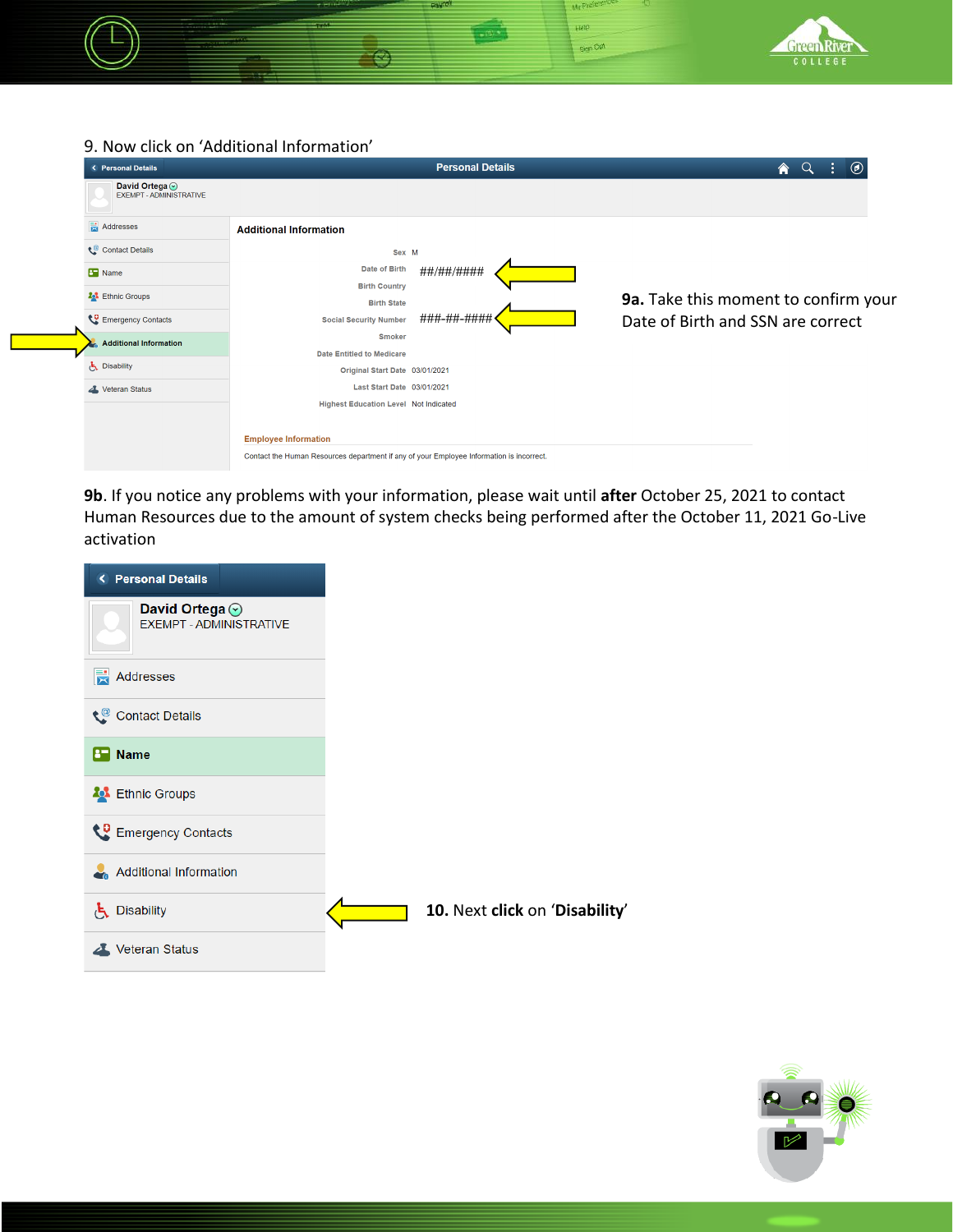